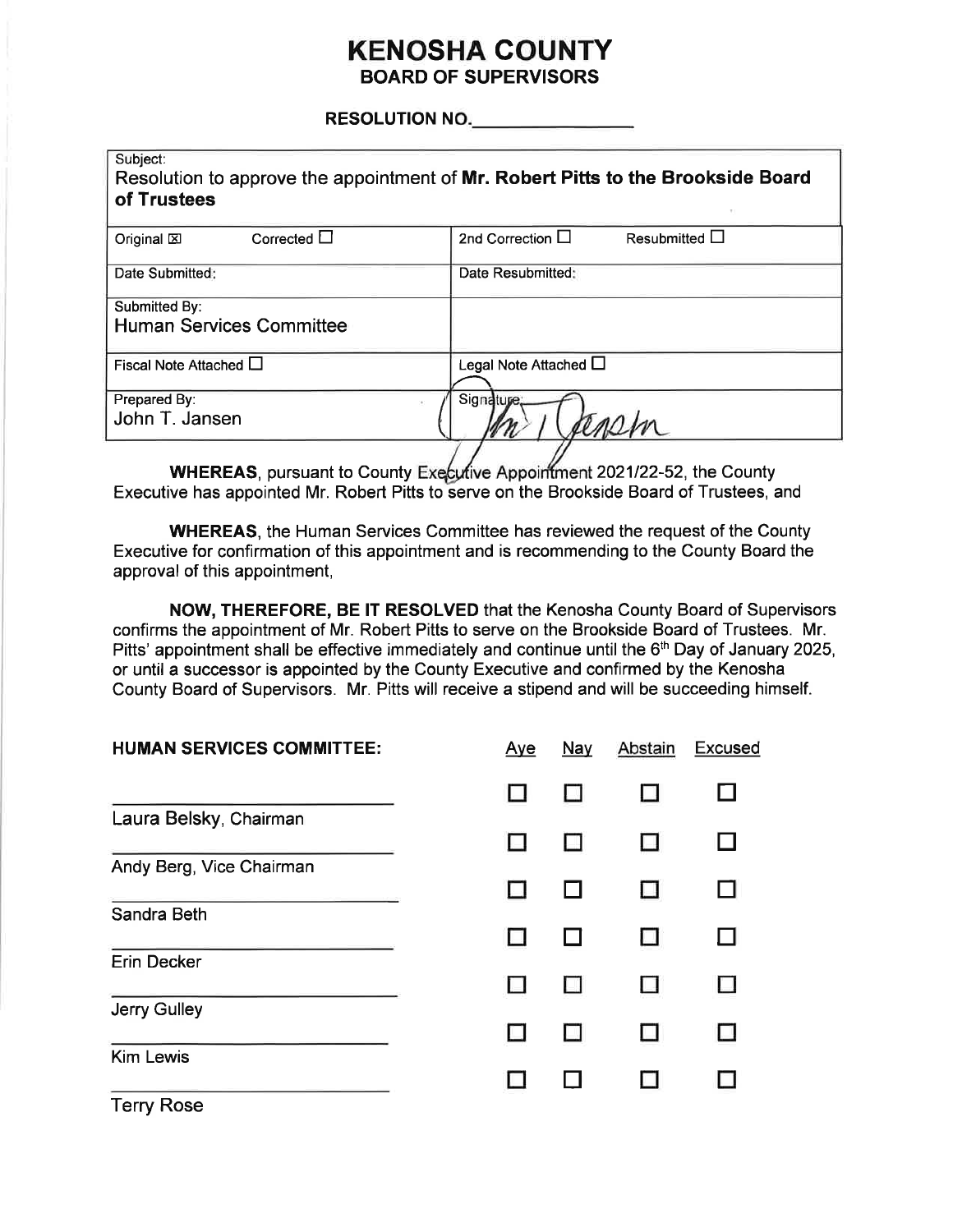

# COUNTY OF KENOSHA

OFFICE OF THE COUNTY EXECUTIVE Jim Kreuser, County Executive

<sup>1010</sup>- 56th Street, Third Floor Kenosha, Wisconsin 53 140 (262) 6s3-2600 Fax: (262) 653-2817

# ADMINISTRATIVE PROPOSAL

### COUNTY EXECUTIVE APPOINTMENT 2021/22-52

#### RE: BROOKSIDE BOARD OF TRUSTEES

TO THE HONORABLE KENOSHA COUNTY BOARD OF SUPERVISORS

Placing special trust in his judgment and based upon his qualifications, I hereby submit to the honorable Kenosha County Board of Supervisors for its review and approval the name of

> Robert Pitts Kenosha, WI 53143

to serye a three-year term on the Brookside Board of Trustees beginning immediately upon confirmation of the County Board and continuing until the  $6<sup>th</sup>$  day of January 2025 or until a successor is appointed by the County Executive and confirmed by the Kenosha County Board of Supervisors.

Since his last appointment, Mr. Pitts has attended 34 of the 34 meetings held.

Mr. Pitts will serve without pay and will be succeeding himself.

Respectfully submitted this 16<sup>th</sup> day of December 2021.

in Kreuser

Jim Kreuser Kenosha County Executive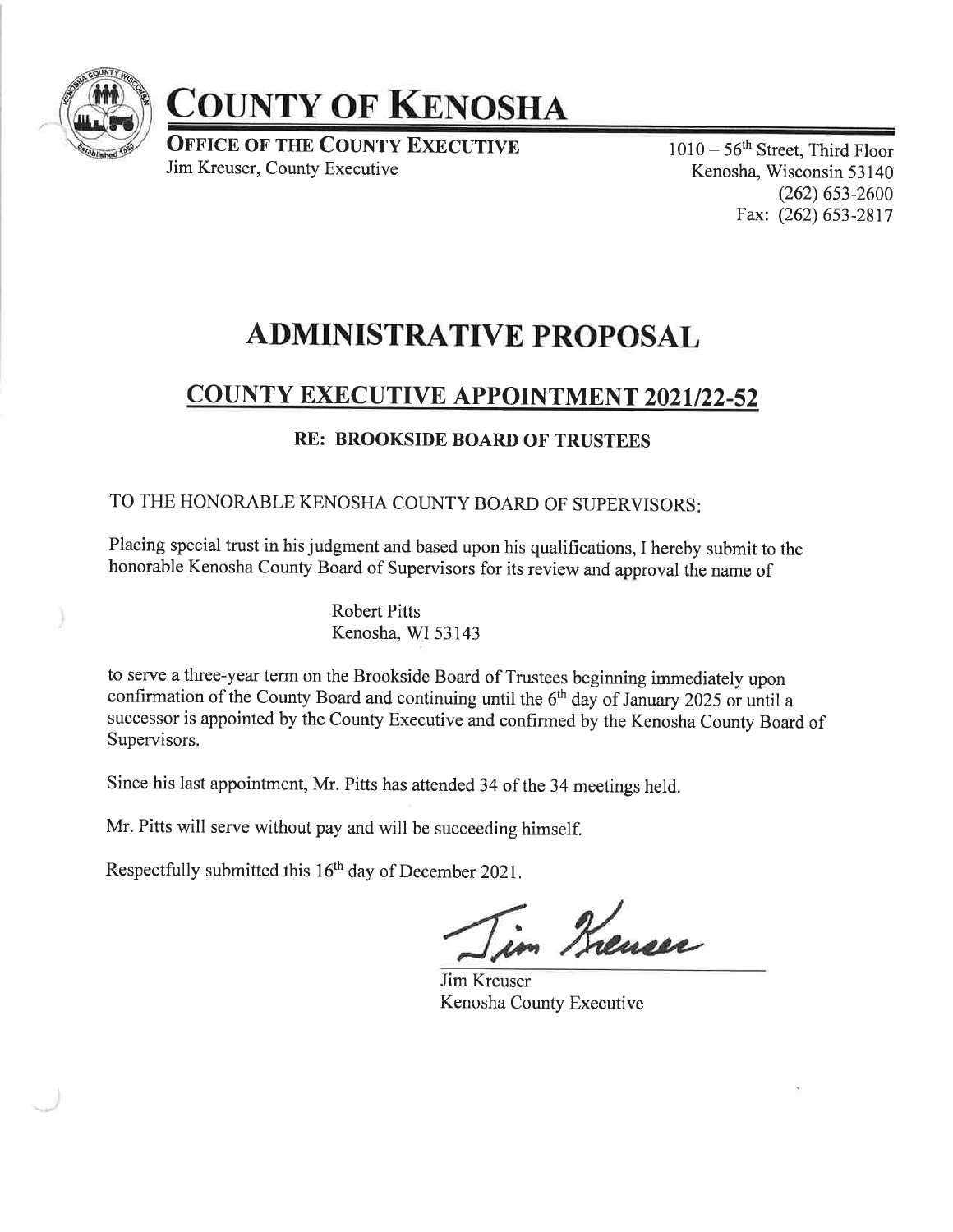#### COLNTY OF KENOSHA OFFICE OF THE COUNTY EXECUTIVE JIM KREUSER

#### **APPOINTMENT PROFILE** KENOSHA COUNTY COMMISSIONS. COMMITTEES & BOARDS

| (Please type or print)                                                                                                                                                                                                |
|-----------------------------------------------------------------------------------------------------------------------------------------------------------------------------------------------------------------------|
| Information marked with an * will be redacted before this form is publicly posted.                                                                                                                                    |
| Name: RoBENT W.                                                                                                                                                                                                       |
| First<br>Middle Initial (optional)<br>Last                                                                                                                                                                            |
| *Residence Address:                                                                                                                                                                                                   |
| Occupation: $RET(Red)$                                                                                                                                                                                                |
| Company<br>Title                                                                                                                                                                                                      |
| *Business Address: NONE                                                                                                                                                                                               |
| *Telephone Number: Residence<br>*Business                                                                                                                                                                             |
| *Daytime Telephone Number:                                                                                                                                                                                            |
| *Email Address: NONE                                                                                                                                                                                                  |
| Name of the Commission, Committee or Board for which you are applying:                                                                                                                                                |
| BLOOKSING BOARD of TRUSTEES                                                                                                                                                                                           |
| Personal Statement: Please indicate why you believe you would be a valuable addition to<br>the Commission, Committee or Board for which you are applying. If more space is<br>needed, please attach a separate sheet. |
| ATTACH SHEET<br><u> 대표 전</u> 문 : 1999년 1월 1일 : 1999년 1월 1일 : 1999년 1월 1일 : 1999년 1월 1일 : 1999년 1월 1일 : 1999년 1월 1일 : 1999년 1월 1일 : 1999년                                                                              |
|                                                                                                                                                                                                                       |
|                                                                                                                                                                                                                       |
|                                                                                                                                                                                                                       |
|                                                                                                                                                                                                                       |
|                                                                                                                                                                                                                       |
|                                                                                                                                                                                                                       |
|                                                                                                                                                                                                                       |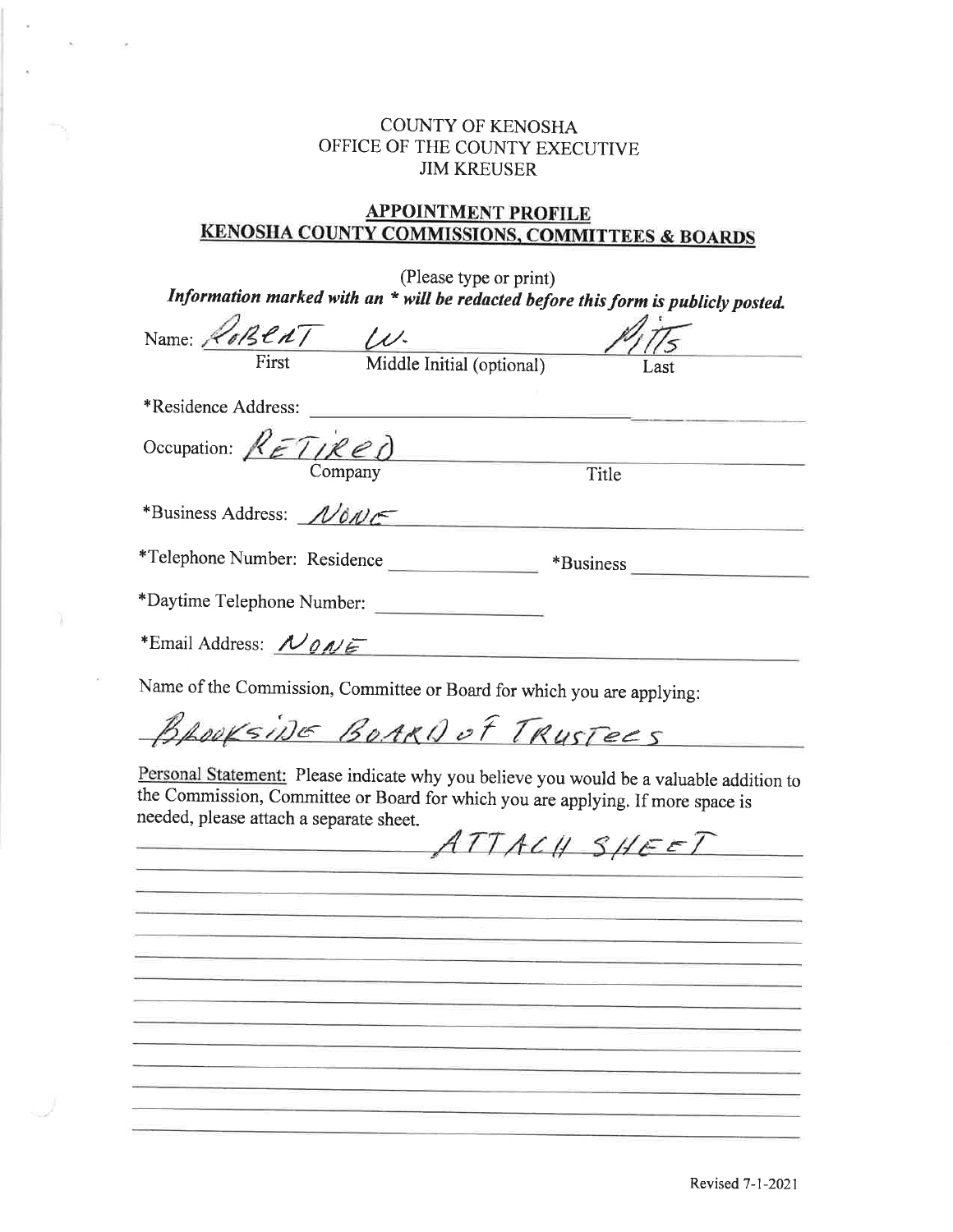Kenosha County Commissions, Committees & Boards Appointment Profile - Page 2

Additional Information:

Nominee's Supervisory District: 9 OLSTRIC Special Interests: Indicate organizations or activities in which you have a special interest but may not have been actively involved.<br> $ATTACHSGET$ Do you or have you done business with any part of Kenosha County Government in the past 5 years? Yes ( $\bigcirc$ ) No ( $\chi$ ) If yes, please attach a detailed explanation. ) No ( $\chi$ ) If yes, please attach a detailed explanation. Affrliations: List affiliations in all service groups, public service organizations, social or charitable groups, labor, business or professional organization, and indicate if it was <sup>a</sup> board or staff affiliation. ATTACH SHEET Govemmental Services: List services with any govemmental unit. I BEEN SERVING ON SOUTHASTERN REGION AL<br>PLANNING COMMISSION FOR 16 YEARS

Conflict Of Interest: It would be inappropriate for you, as a current or prospective appointee, to have a member of your immediate family directly involved with any action that may come under the inquiry or advice of the appointed board, commission, or committee. A committee member declared in conflict would be prohibited from voting on any motion where "direct involvement" had been declared and may result in embarrassment to you and/or Kenosha County.

 $\mu$  /

Signature of Nominee

 $9/11/21$ Date

Please Return To:

Kenosha County Executive <sup>1010</sup>- 56th Street Kenosha, WI 53140 Email: County. Executive@kenoshacounty.org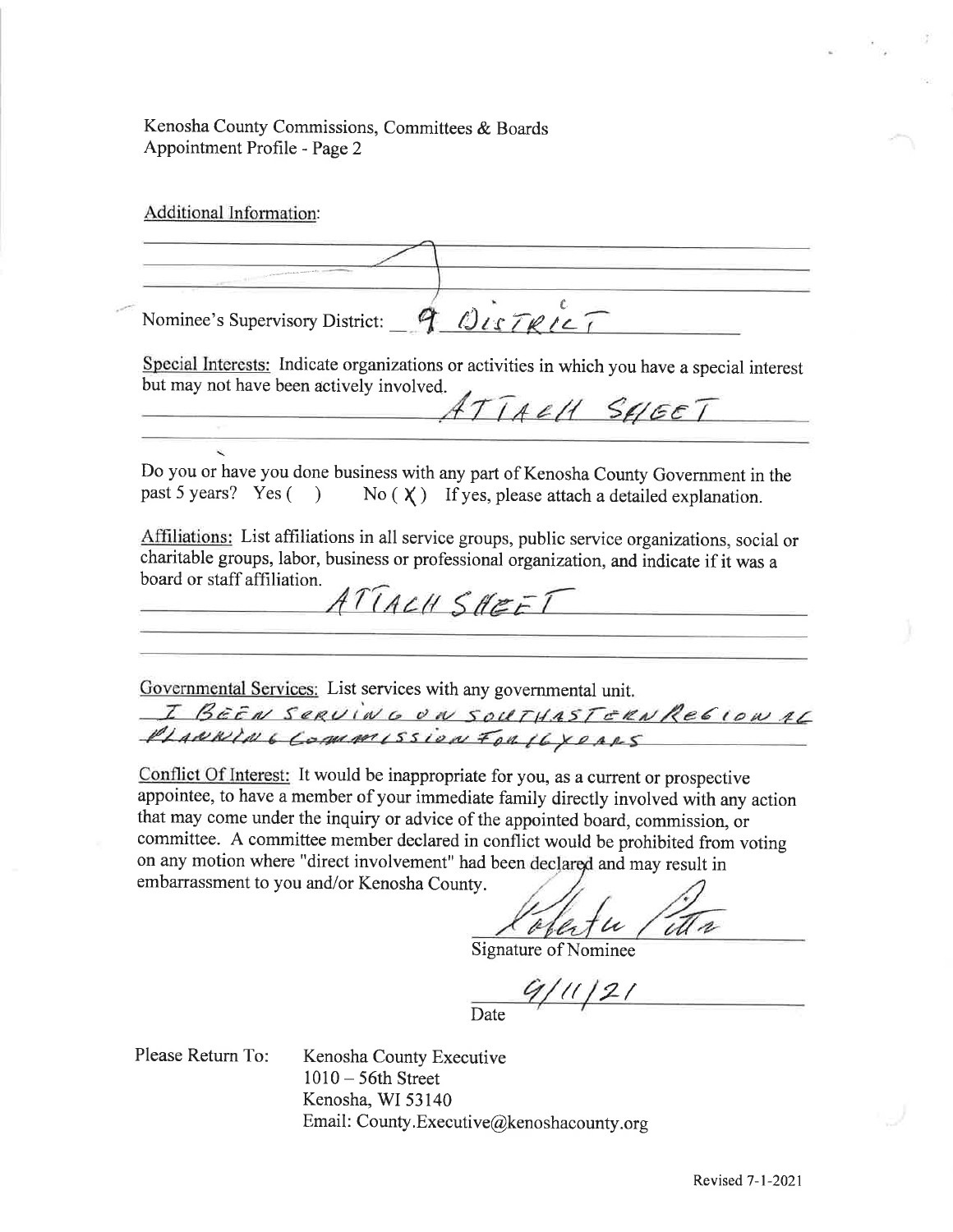|                                           | (For Office Use Only)      |
|-------------------------------------------|----------------------------|
| Appointed To:                             | Commission/Committee/Board |
| Term: Beginning                           | Ending                     |
| Confirmed by the Kenosha County Board on: |                            |
| New Appointment                           | Reappointment              |
|                                           | Previous Terms:            |

 $\bar{\nu}$ 

 $\hat{\mathbf{s}}$ 

 $\overline{\phantom{a}}$ 

 $\vec{n}$  )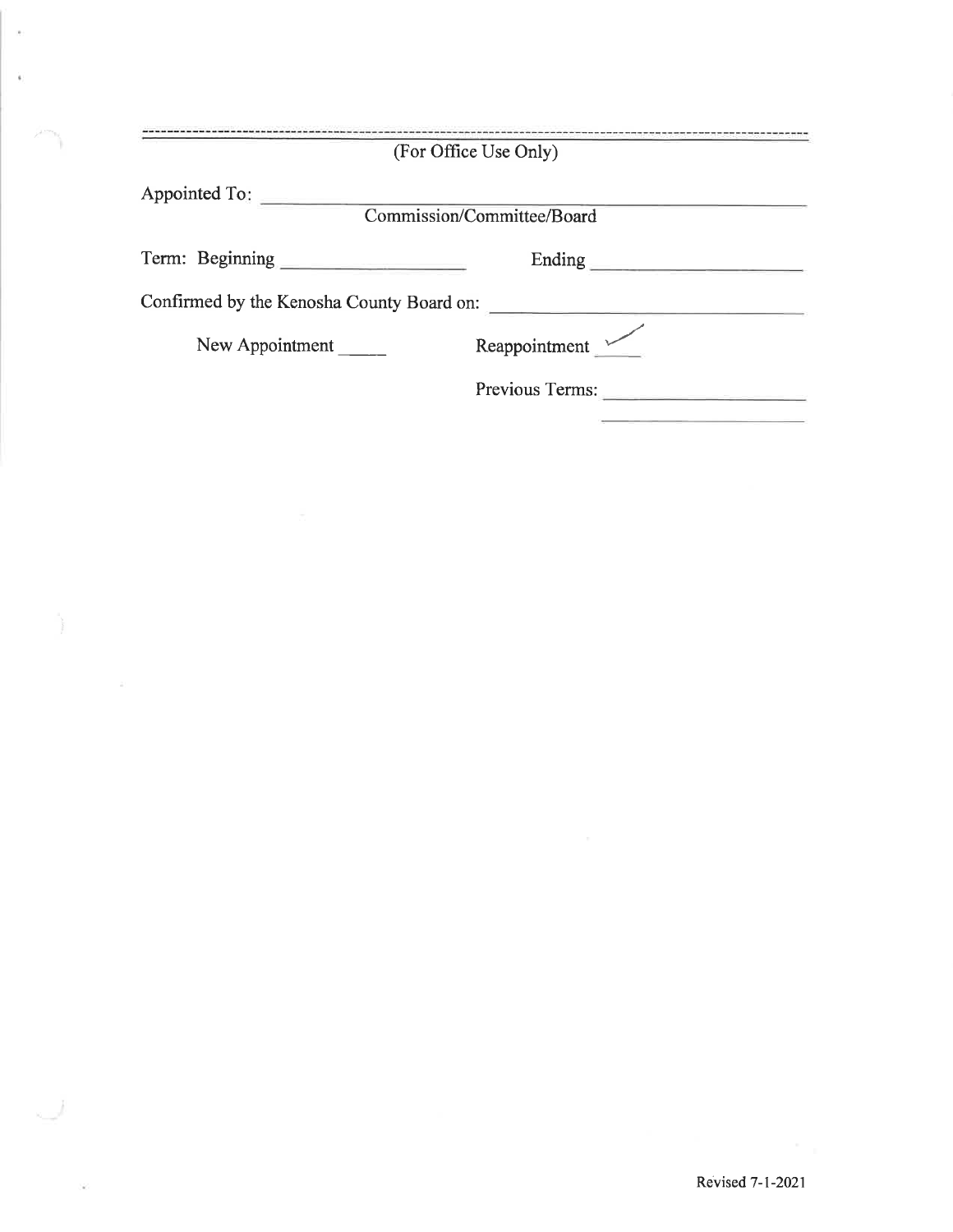## Robert W. Pitts

#### **OCCUPATION**

Retired

Self-employed - Owner and Operator of Forest Park Barber Shop, Kenosha, Wl

#### POLITICAL EXPERIENCE

#### **Current**

Chairman of the Board of Trustees

Brookside Nursing Home, Kenosha, Wl

Member - Board of Directors of Wisconsin Nursing Home Assoc.

Southeastern Wisconsin Regional Planning Commission

Previous Community - State - National Service **Kenosha County Board of Supervisors** Represented District #13 - 16 years

Kenosha County Park Commission - 7 years

National Association of Counties (NATCO) Transportation Steering Committee Vice Chairman Safety Committee

State of Wisconsin Transportation Steering Committee

**Committees Served on County Board** 

- Finance Committee
- Chairman Highway & Parks Committee
- Land Use Zoning Committee
- Buildings & Grounds Committee
- Chairman Deferred Compensation Committee
- Health & Human Services Committee
- Aging Commission
- Vice Chairman Census Reapportionment Committee